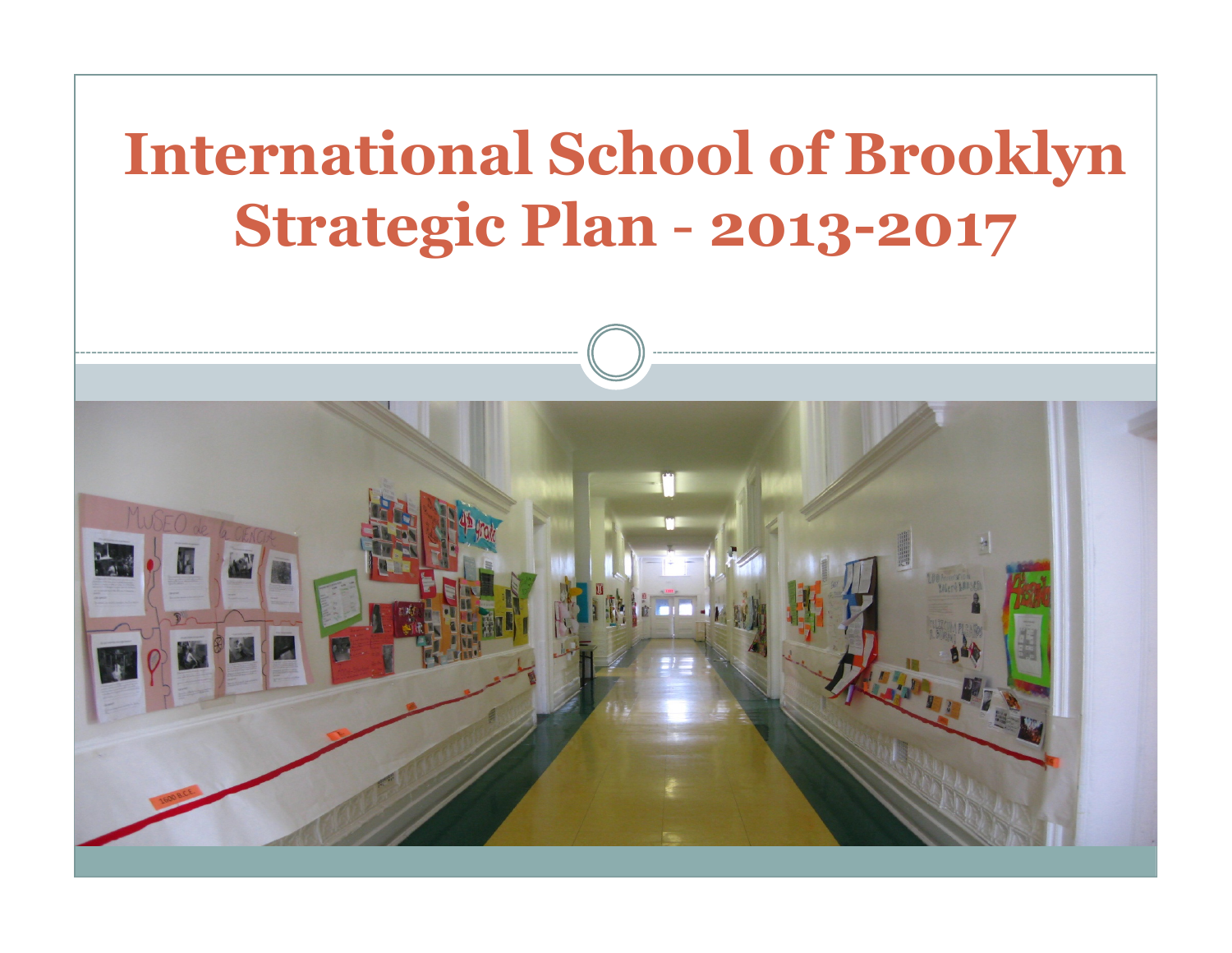## WHO WE ARE

Mission: International School of Brooklyn provides an intimate, progressive and multicultural education that is ideal for preparing our children - tomorrow's leaders - to face the challenges and opportunities of an international future.

Diversity Statement: ISB strives to create and maintain a school environment with an awareness of global and local community by actively fostering diversity in action, attitude, and structure.

ISB Vision: To be an N-12 International Baccalaureate and language immersion school.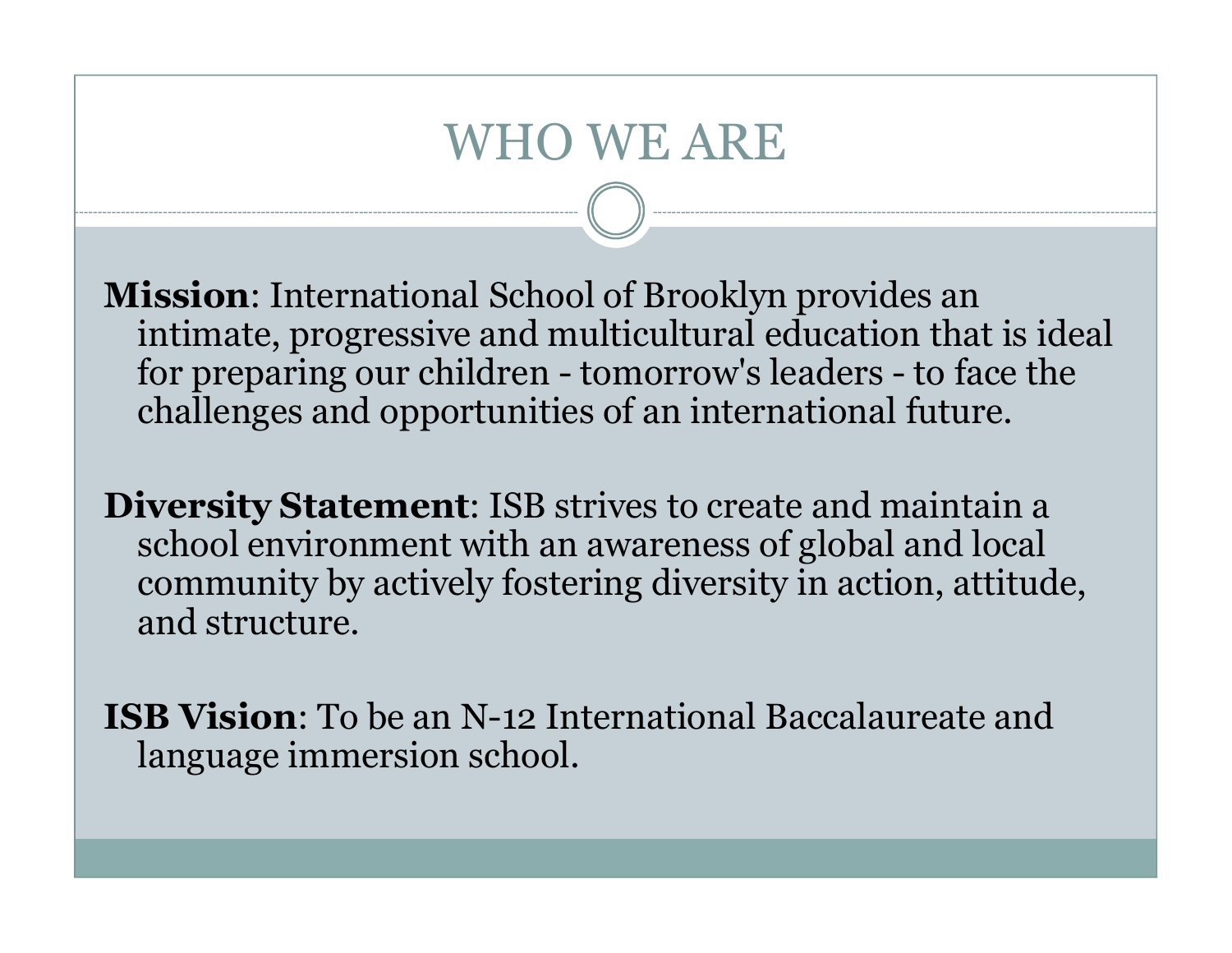## HOW WE ORGANIZE OURSELVES

- THE PURPOSE OF THE STRATEGIC PLAN: The ISB Mission, Diversity Statement and Vision provide the foundation for all decision making at the school. Since its inception in 2005, ISB has maintained its vision to become a Nursery-12<sup>th</sup> Grade International Baccalaureate and language immersion school. For ISB to thrive today and into the future, it<br>must use its resources of time, funds and talent wisely, making strategic choices about the direction
- INTRODUCTION: In order to set the course for ISB's growth, the Board of Trustees called for a planning process to beled by a Strategic Planning Committee comprised of Trustees, parents and administrators. This process involved<br>collecting and analyzing data to produce forward-looking recommendations in key areas. These recommendations we
- **THE PLANNING PROCESS:** In the fall of 2012, the Strategic Planning process was initiated though a day-long visioning session at ISB, where administrators, former and current parents, and members of the community came toge Diversity Statement and Vision of ISB, the Board of Trustees then set to adopt this four year Strategic Plan. This planets forth the six goals that will support ISB's growth to fulfill its vision. Under each goal are objec

### 4-YEAR STRATEGIC PLAN (2013-2017)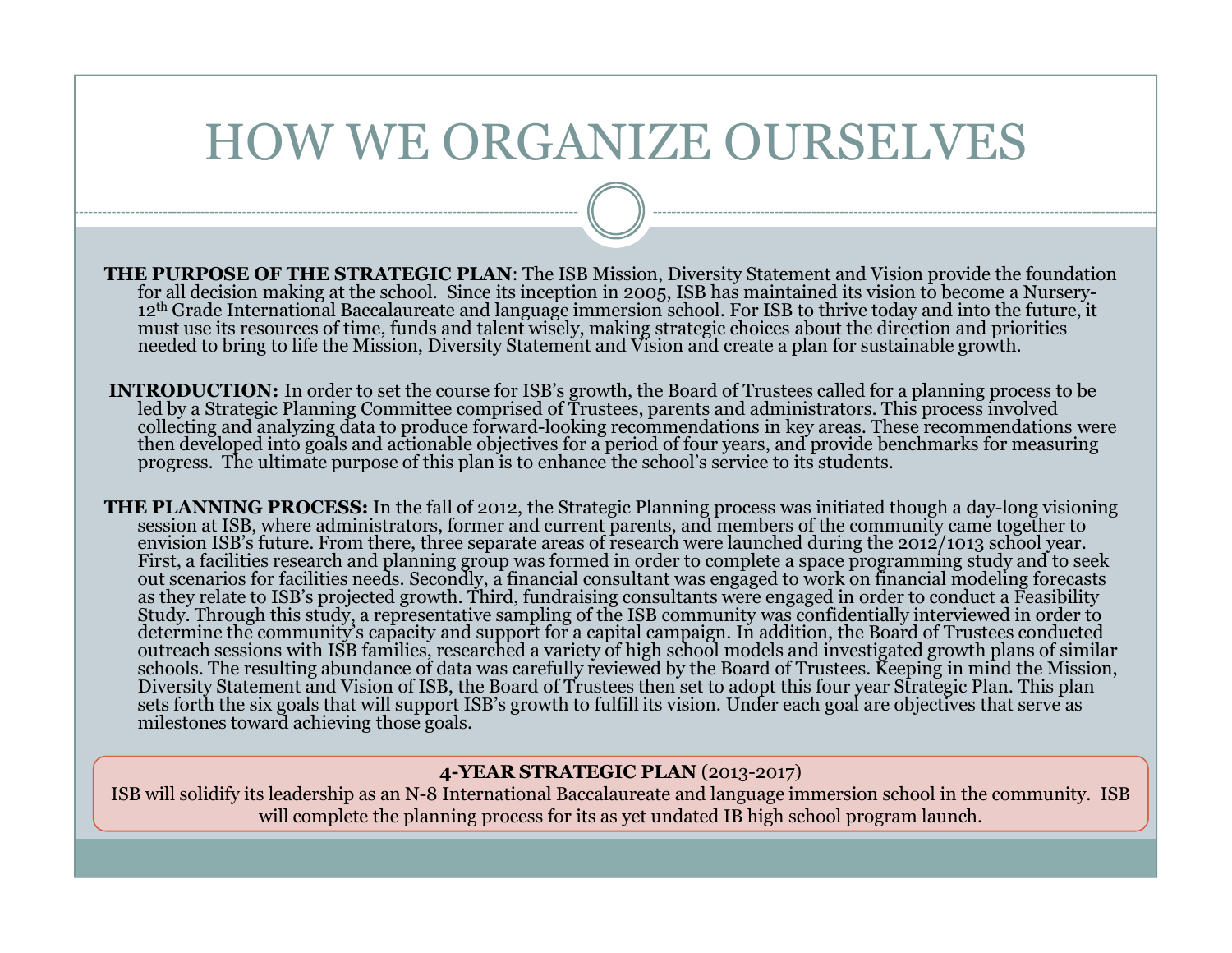## WHERE WE ARE IN TIME AND PLACE

#### N-8 Program

 To complete the development of ISB's N-8 program through which students benefit from a comprehensive, international educational experience that prepares them for high school and responsible citizenship

#### Objectives:

•Grow the N-8 program to full capacity

Preschool - 108 students Preschool – 108 students<br>Flementary – 240 studen

Elementary – 240 students

Middle School – 180 students

 •Prepare Middle School graduates for high school studies; guide and support students and families as they research and transition to high school

•Pursue further accreditations – NYSAIS, MYP, French and<br>Spanish governments Spanish governments

•Enhance core values of ISB's mission – language acquisition,

critical thinking, inquiry-based learning, international mindedness

– in all areas (STEM, literacy, humanities, arts, sports, extracurricular activities, international exchange)

 •Support the commitment to a diverse student body, including those with learning differences and those international students new to an English environment

### High School Planning

 To complete a comprehensive high school plan and establish actionable goals towards the launch of ISB's 9-12 Grade International Baccalaureate program

#### Objectives:

 •Conduct a program planning analysis for a high school of 200-300 students

 •Create a business plan for the launch of the high school, which includes start-up and ongoing operating models as well as timeframe for the hiring of the initial program staff•Pursue high school facilities opportunities – existing buildings as well as partnerships with developers •Develop various funding opportunities for the launch of the high school (loans, grants, investors, etc.)

### 4-YEAR STRATEGIC PLAN (2013-2017)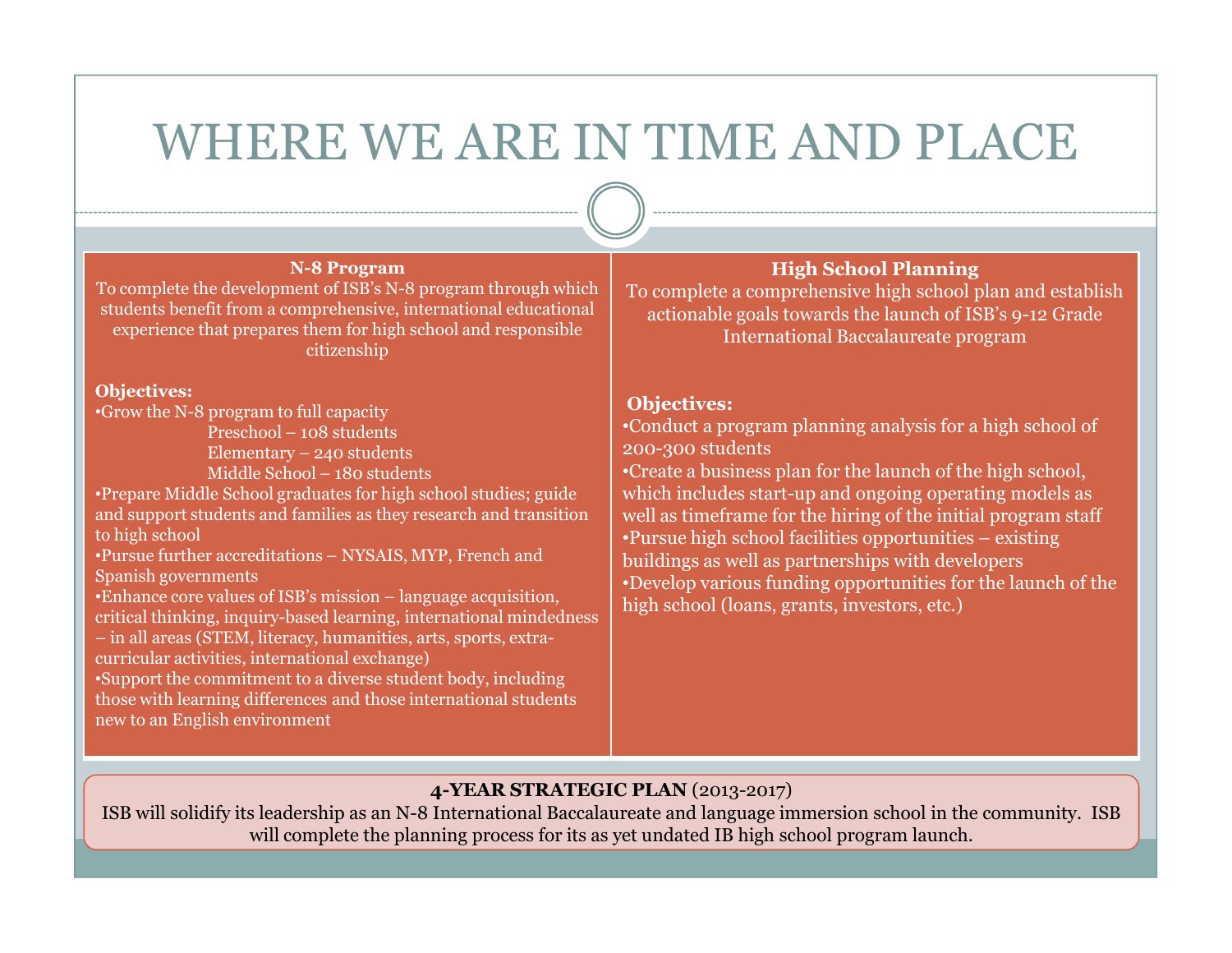## HOW WE EXPRESS OURSELVES

| <b>Faculty and Staff</b><br>To strengthen ISB's teaching and learning culture by<br>increasing staffing and professional development capacities in<br>order to support an internationally-minded faculty and staff                                                                                                                                                                                                                                                                                                                                                                                                                          | <b>Advancement</b><br>To further advance ISB's mission and vision by developing<br>and supporting the Board of Trustees and by communicating<br>with and educating our constituencies on their role as<br>partners in ISB's success as a not for profit, independent<br>school                                                                                                                                                                           |
|---------------------------------------------------------------------------------------------------------------------------------------------------------------------------------------------------------------------------------------------------------------------------------------------------------------------------------------------------------------------------------------------------------------------------------------------------------------------------------------------------------------------------------------------------------------------------------------------------------------------------------------------|----------------------------------------------------------------------------------------------------------------------------------------------------------------------------------------------------------------------------------------------------------------------------------------------------------------------------------------------------------------------------------------------------------------------------------------------------------|
| <b>Objectives:</b><br>•Benchmark faculty and staff salaries and benefits and<br>provide increased opportunities for professional development<br>to ensure that we are able to attract and retain the most<br>qualified staff<br><b>Expand Admissions Office to include a high school</b><br>placement staff member to help middle school graduates with<br>the transition to high school<br>•Expand administrative support staff to meet the needs of the<br>growing programs (Advancement, Business, Facilities, etc.)<br>•Provide increased specialist support for programs (MYP<br>Coordinator, psychologist, learning specialist, etc.) | <b>Objectives:</b><br>• Ensure effective communication of progress on reaching<br>objectives of this strategic plan and fundraising activities of<br><b>ISB</b><br>• Educate constituents on financial and operating structure of<br>non-profit, independent schools<br>•Expand Board of Trustees' leadership in advancement<br>initiatives<br>• Further expand our outreach efforts to highlight our unique<br>program and establish our brand identity |

### 4-YEAR STRATEGIC PLAN (2013-2017)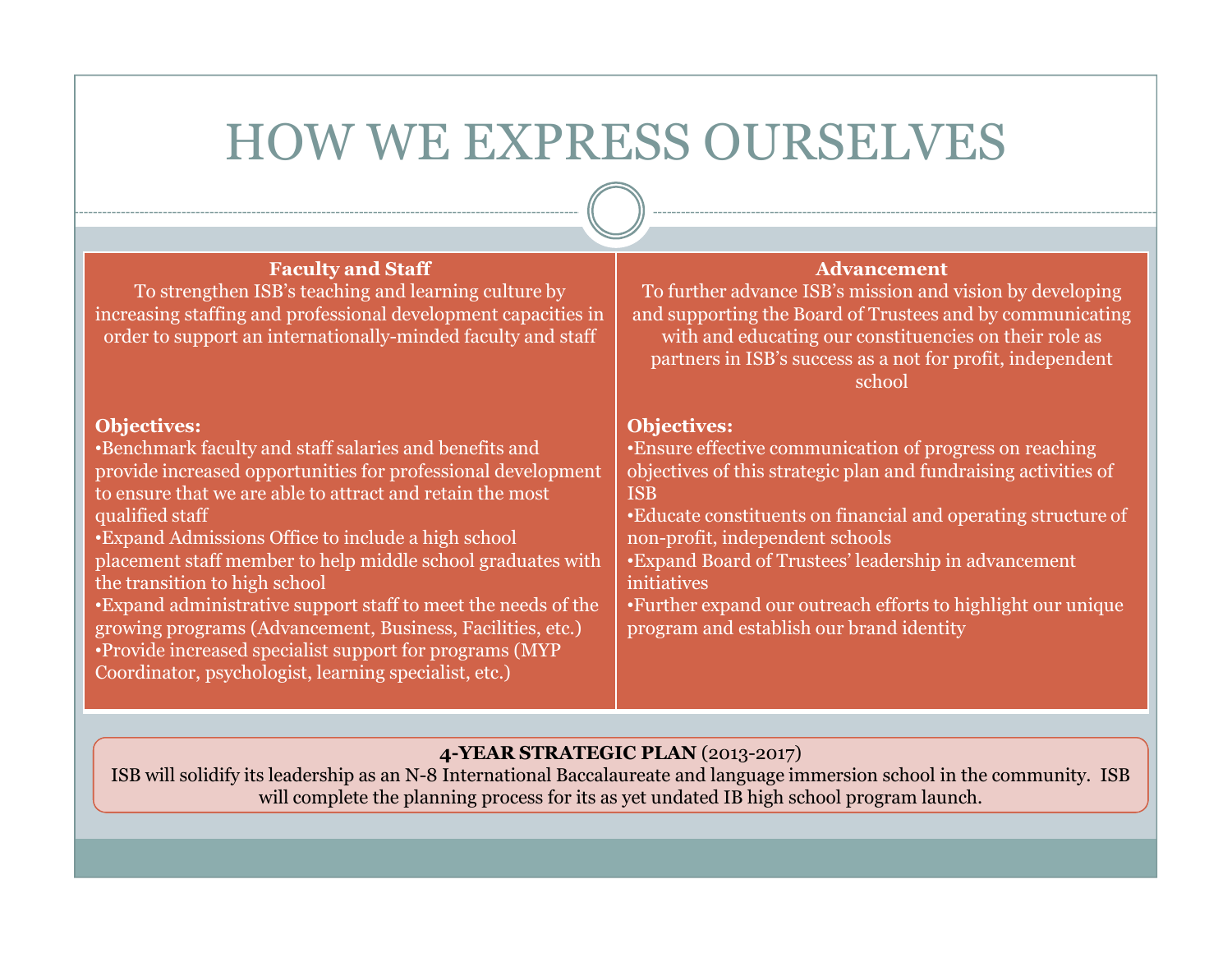# HOW THE WORLD WORKS

#### Financial Sustainability

 To solidify ISB's financials in order to achieve and maintain a balanced budget and begin to build reserves

#### Objectives:

 •Create a 4-Year Master Financial Plan that addresses startup costs incurred over the past 8 years; reviews tuition structure as it relates to overall operating budget; and maintains commitment to socio-economic diversity through our tuition assistance program

 •Grow Annual Fund to 5-7% of Annual Operating Budget •Launch a \$1+ Million Capital Campaign in order to allow for facilities and program expansion, with a portion allocated for high school planning

### Facilities

 To secure space that enriches ISB's programs, supports the growth of the school and provides a vibrant learning environment

#### Objectives:

 •Obtain additional facilities for expansion of the school to meet projected N-8 enrollment at full capacity, which provide gym space, additional classrooms, science labs, student performance space, art and music studios •Pursue rental opportunities for school facilities during nonschool times as an additional revenue stream

### 4-YEAR STRATEGIC PLAN (2013-2017)